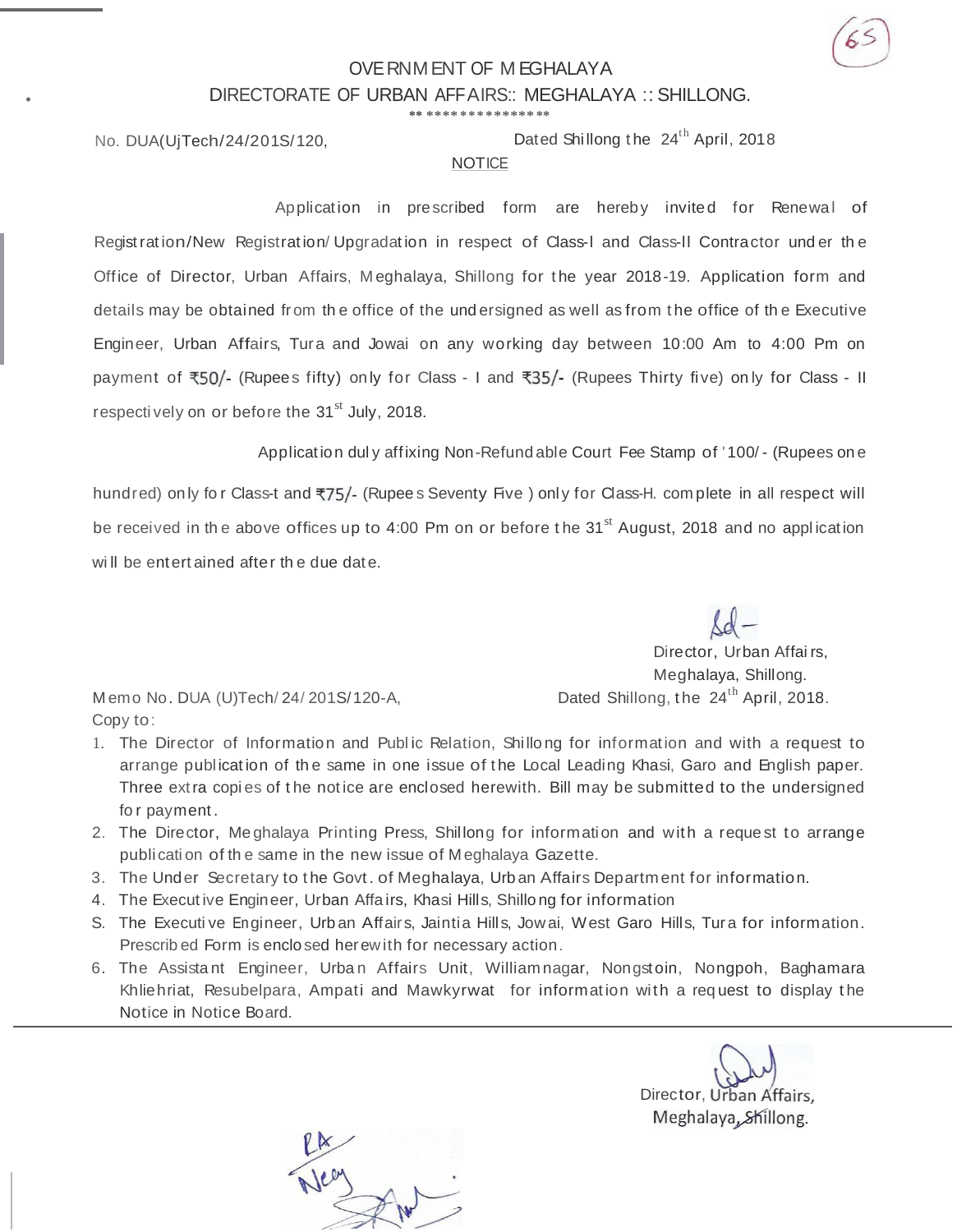#### **NEW REGISTRATION**

Application for New Registration of Contractor in Class-I & II under the Directorate of Urban Affairs, Shillong.

Photo

- Name of the Applicant  $\mathbf{1}$
- Fath er's/Mother's name in case of the  $\overline{2}$ individual and in case of firm the Director's Certified copy of the Power of Atto rney.
- $\overline{3}$ Place of Birth
- Date of Birth  $\overline{4}$
- $5<sup>5</sup>$ Address for Correspondence
- 6 Community Caste
- Nationality  $7\phantom{.}$
- 8 New Registration Class-I and Class-II sought for
- 9 **Banker**
- 10 Whether Registered as contractor in any Department, if so, furn ished detailed.

| I Shri/Smti.                                           | hereby declare that the |
|--------------------------------------------------------|-------------------------|
| above information are true to my knowledge and belief. |                         |

Details submitted and noted as per check list at the enclosure.

Date:-

Signature of Applicant

Contact No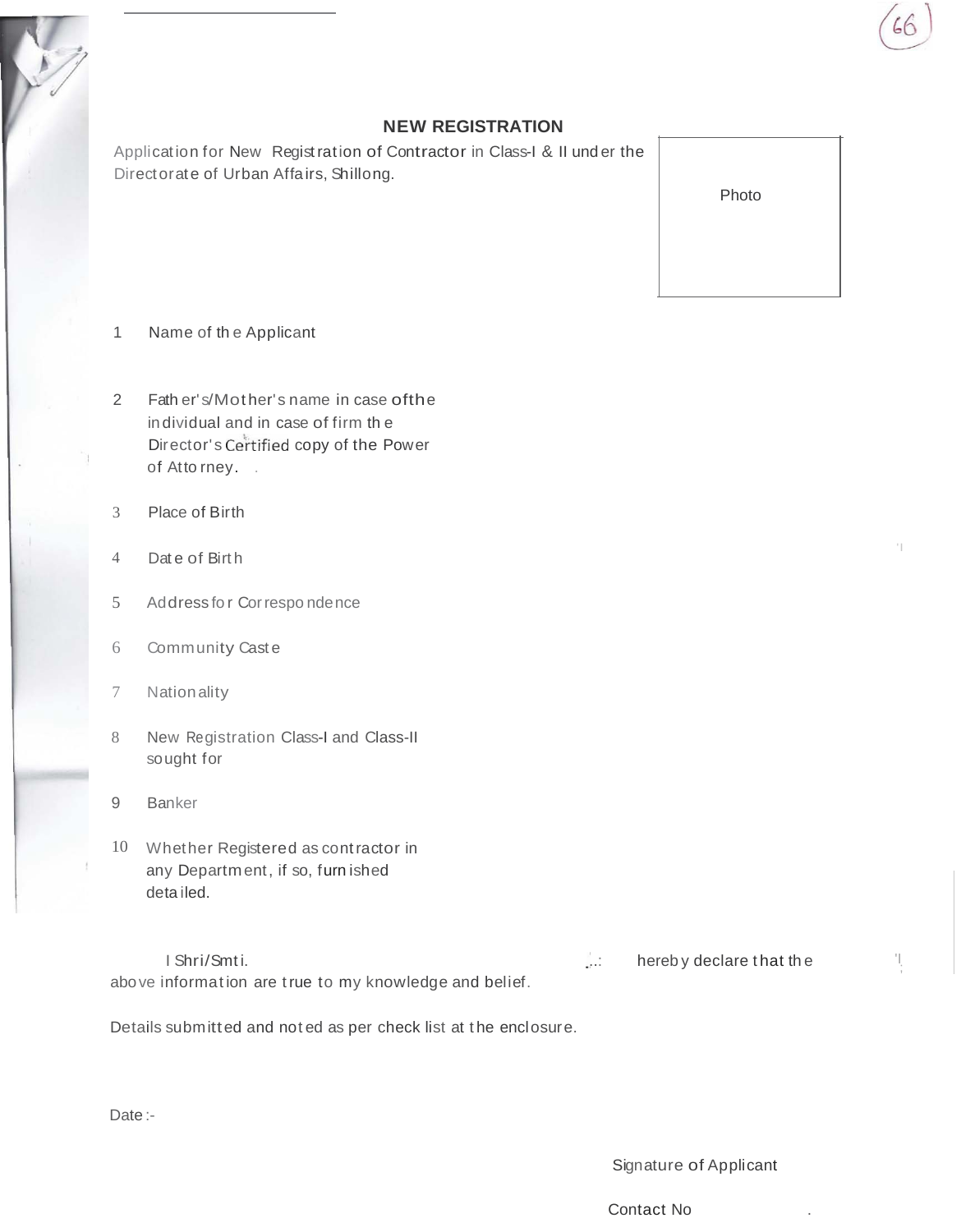

Ч

#### DETAIL CRITERIA FOR NEW REGISTRATION/U PGRADATION

The application should be accompanied with attested copies of up-to-date Sale Tax Certificate, Professional, Labour License and Registration under Contract Labour (Regulation and Abolition) Act, 1970 as well as Registration under the Inter State Migrant Workmen (Regulation of Employment and conditions of service Act 1979 and Rules) and Trading License (for Non-Tribal Contractors), Schedule Tribe/Schedule Caste Certificate and 4(four) copies of latest passport. size photographs duly attested. Elector Photo Identity Card (EPIC) copy. Pan Card etc. Besides these, the following documents should also be enclosed.

- 1. Attested copies of Work Experience/Statement, Work Order along with the Completion Certificate for the work done earlier in different Department from the Competent Authority.
- 2. Financially sound Certificate from Financial Institution.
- 3. Character Certificates from the concerned Agency/Public lenders/Gazetted Officer.
- 4. The applicant for Class-I Contractor should furnish the documents for the tools and plants like concrete Mixture/G rinder, Vibrators etc., and true copy of Registration of the Truck(s) should be enclosed.
- 5. The applicant for Class-I Contractors should also furnish the names of technically qualified and experienced person(s) having degree not below the Diplom a Certificate in Civil Engineering engaged by them for supervising their works.
- 6. For Class-III Contractors who wish to be upgraded to Class-II category, should be registered with the Department consecutively for the last three years and should also ful fill other conditions under Class-It so is in the case of Class-II contractors who desire to be upgraded to Class-I contractors.

| Category Class | Security Deposit for<br>Registration under<br><b>General Category</b> | <b>Security Deposit for</b><br>Registration under<br>SC/ST | <b>New Registration</b><br>Fees |
|----------------|-----------------------------------------------------------------------|------------------------------------------------------------|---------------------------------|
| Class-I        | Rs. 30,000.00                                                         | Rs. 15,000.00                                              | Rs. 1,000.00                    |
| Class-II       | Rs. 20,000.00                                                         | Rs. 10,000.00                                              | 500.00<br>Rs.                   |

The Security Deposit for New Registration is as follows:-

IInnn aooroval of the application for Registration, Security Deposit should be deposited **Donorit from Financial Institution only**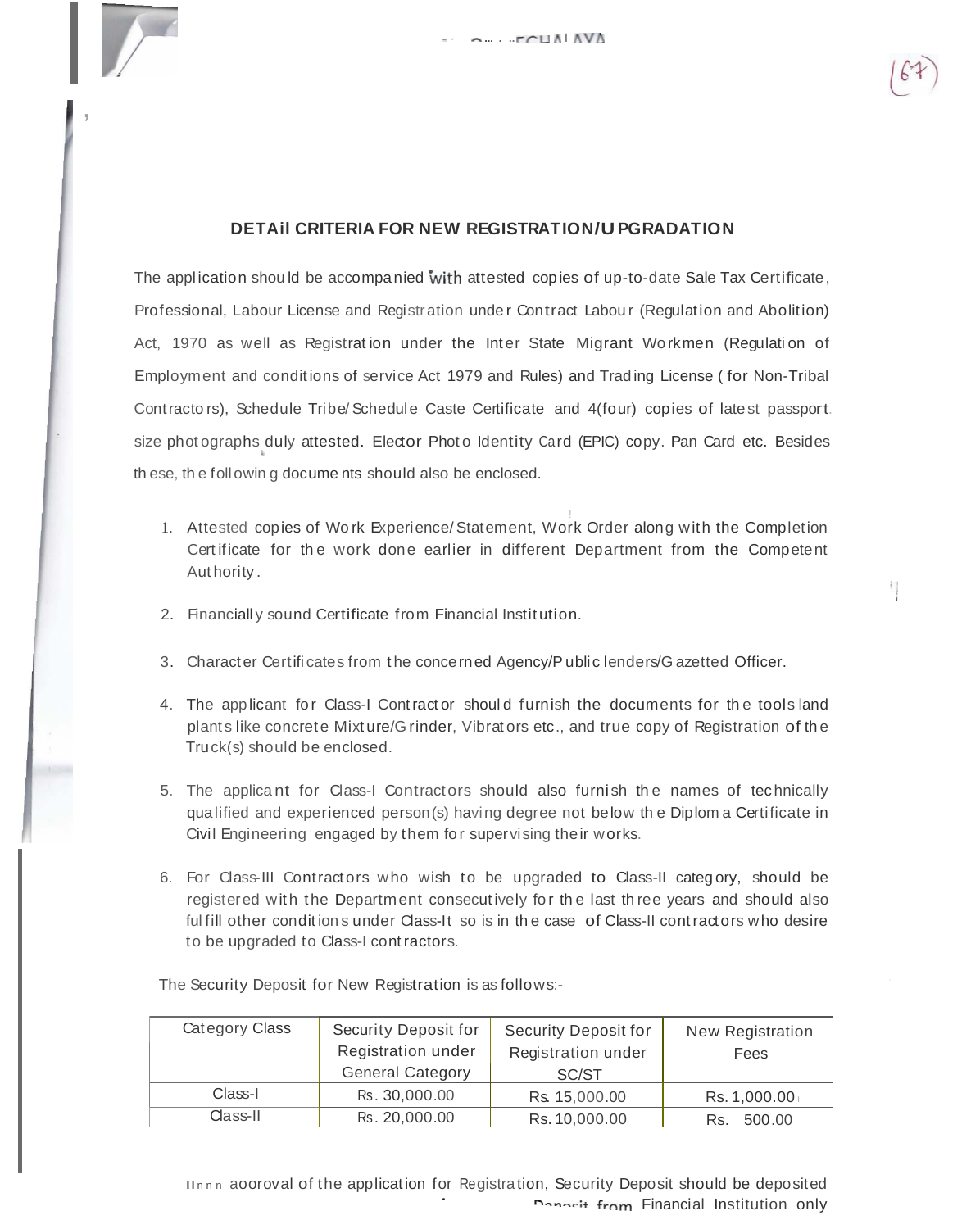$\mathbb{F}$ 

 $\mathbf{1}$ 

# CHECK LIST WHILE SUBMITTING APPLICATION FOR NEW **REGISTRATION/UPGRADATION**

The application should be accompanied with attested copies of the following up-to-date documents:-

- Copy of Clearance Certificates for Professional Tax, GST/Income Tax/Sale Tax, Labour  $1$ License and Registration under Contract Labour (Regulation & Abolition) Act, 1970; Registration under the Inter State Migrant Workmen (Regulation of Employment & condition of service Act) 1979 and Rules, Registration under Building and other construction Workers Welfare Board (Regulation of Employment and conditions of service) Rules 2008 for the year 2018-19 and Xerox copy of Pan Card, Original CertifiFate should be produced at the time of submission of the application for necessary verification.
- $2.$ Non-Tribal Contractors will have to produce the attested copy of Trading License and copy of Cast Certificate duly issued by Competent Authority for the year 2018-19.
- $3<sub>1</sub>$ Attested Copvof Scheduled Tribe/Scheduled Caste Certificate.
- $4.$ Attested Copy of Election Photo Identity Card (EPIC) copy.
- Financial Sound Certificate from Financial Institution.  $5 -$
- 6. Character Certificate from the concerned agency/Public leader/G azetted officer.
- $7<sup>1</sup>$ 4(four) Nos. of recent passport size photograph 3.5cm x 3.5 cm duly attested.
- 8. Attested copies of Work Order(s) and Work Experience/work done duly verified by the competent Authority.
- 9. Attested copies of the Completion Certificate of the work done earlier from the Competent Authority.
- 10. Attested copy of the documents of tools and plants like concrete Mixer/Grinder, Vibrator etc., and true copy of Registration of the truck(s) in case of Class-I contractor.
- 11. Name (s) of technically qualified and experienced person(s) as mentioned in the detailed criteria's for Registration.
- 12. Attested copy of Certificate of last Registration in case of upgradation contractors.
- 13. Attested copy of Certificate of Last Registration No. from other Government Department in case of New applicant.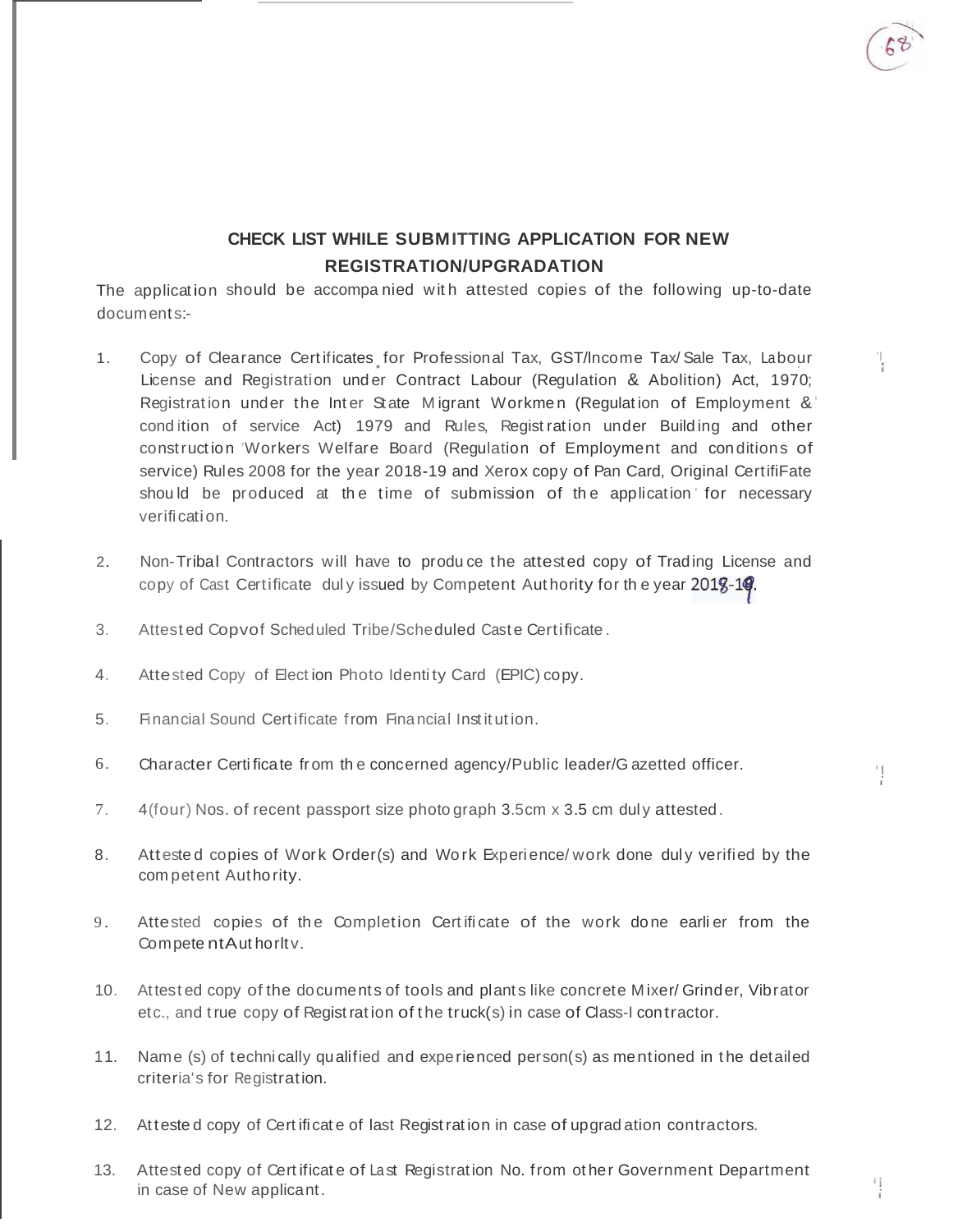

## **RENEWAL**

Application for Renewal Registration of Contractor in Class-I & II under the Directorate of Urban Affairs, Shiliong.

Photo

Ч

- Name of the Applicant  $\mathbf{1}$
- $2.$ Father s/Mother's name in case of the individual and in case of firm the Director's Certified copy of the Power of Attorney.
- Place of Birth  $3.$
- $4.$ Date of Birth
- 5. Add ress or Correspondence
- Community Caste 6.
- 7. ationality
- Class for which New/Renewal of 8. Registration sought.
- Banker 9.
- Last year Regist ration No.  $10.$

I Shri/Smti that the above information are true to my knowledge and belief.

hereby declare

Details submitted and noted as per check list at the enclosure. Date:-

Signature of Applicant

Contact No